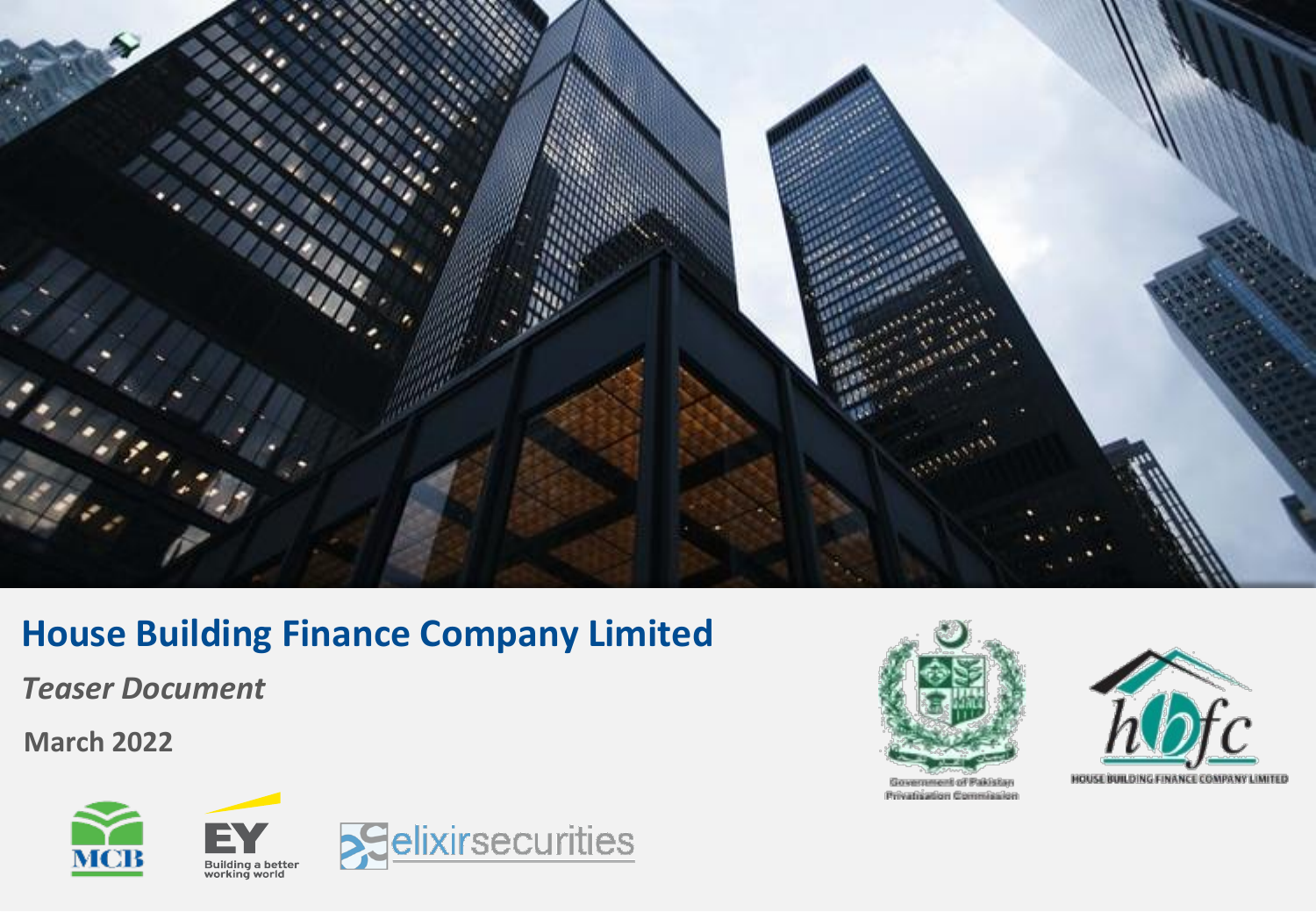# House Building Finance Company Limited ("HBCL")

# Company Overview

- ► House Building Finance Corporation was established in 1952 pursuant to legislation as the only housing finance institution in Pakistan by GoP. In 2006, HBFCL was established as a public unlisted company and, on July 25, 2007, it took over assets and liabilities of House Building Finance Corporation. State Bank of Pakistan ("SBP") and Govt. of Pakistan ("GoP") owns 90.31% and 9.69% shareholding, respectively, in HBFCL.
- ► HBFCL is notified as a Development Finance Institution ("DFI") regulated by the SBP.

## Transaction Overview

The Transaction Structure approved by the GoP is as follows:

- ➢ Divestment of Equity Stake of up to 100% along with Management Control in HBFCL;
- ➢ HBFCL to continue to operate as a Development Finance Institution;
- ➢ HBFCL to be allowed to diversify its product portfolio to include other products such as SME Financing, Consumer Financing, Leasing and Asset based Financing;
- ➢ The diversified portfolio to be restricted to 30% of the Funds Available for Deployment.

### Financial Snapshot

| Sheet<br><b>Balance</b> |                          | <b>Dec-18</b>            | <b>Dec-19</b> | <b>Dec-20</b> | $Dec-21*$ | ent<br><b>State</b><br>$\omega$ |                         | <b>Dec-18</b> | <b>Dec-19</b> | <b>Dec-20</b> | <b>Dec-21</b> |
|-------------------------|--------------------------|--------------------------|---------------|---------------|-----------|---------------------------------|-------------------------|---------------|---------------|---------------|---------------|
|                         | <b>Investments</b>       | 4.0                      | 10.3          | 10.4          | 8.8       |                                 | Mark-up Income          | 2.2           | 3.0           | 3.4           | 2.5           |
|                         | Advances                 | 11.7                     | 11.7          | 11.2          | 13.4      |                                 | Operating Exp.          | (1.4)         | (1.6)         | (1.7)         | (1.5)         |
|                         | <b>Total Assets</b>      | 20.9                     | 25.2          | 26.8          | 26.6      |                                 | Profit before Tax       | 1.3           | 1.0           | 1.4           | 1.3           |
|                         | <b>Borrowings</b>        | $\overline{\phantom{a}}$ | 2.0           | 3.0           | 2.7       | <b>COM</b>                      | Tax                     | (0.2)         | 1.8           | (0.4)         | (0.2)         |
|                         | <b>Total Liabilities</b> | 4.0                      | 5.1           | 5.9           | 3.8       | È                               | <b>Profit After Tax</b> | 1.0           | 2.8           | 1.0           | 1.0           |
|                         | <b>Net Assets</b>        | 16.9                     | 20.1          | 20.9          | 22.4      |                                 | <b>HR Cost</b>          | 1.1           | 1.3           | 1.3           | 1.1           |

**\*Management Accounts**







**Dec-18 Dec-19 Dec-20 Dec-21\***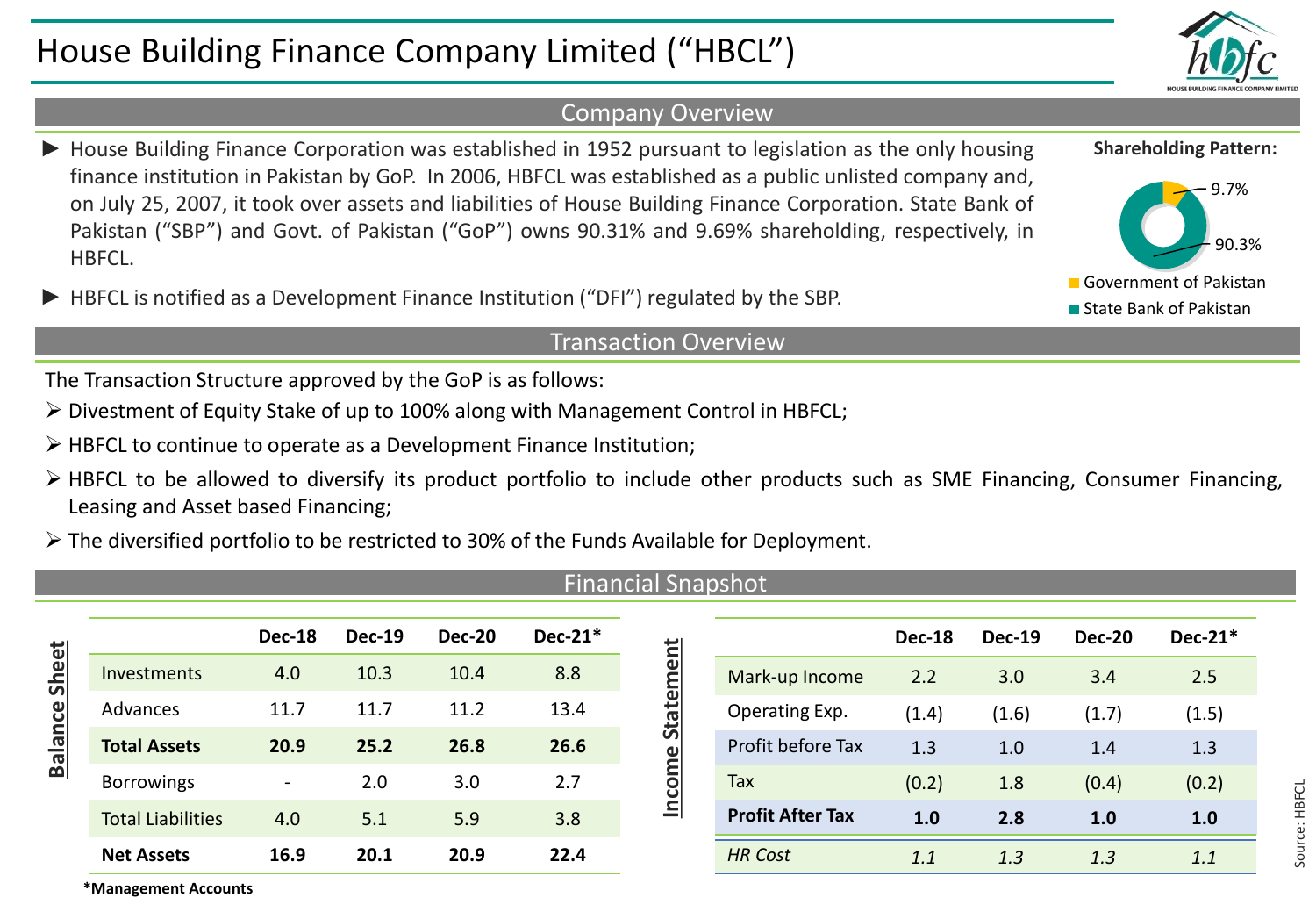

# Source of Funding

- ✓ Refinance of Advance Portfolio from **Pakistan Mortgage Refinance Company** at a discount of PKRV – 2%
- ✓ **Bond/Sukuk** from Capital Market
- ✓ **SBP Refinance Facility** for Special persons at 5% (SBP Spread 1%)
- ✓ Existing **T-Bills/PIBs** available to HBFCL
- ✓ **Debt** from multilateral and local Financial institutions

| <b>Product Offerings</b>           |                |                   |  |  |  |
|------------------------------------|----------------|-------------------|--|--|--|
| Product                            | Limit (PKR mn) | Rate              |  |  |  |
| <b>Ghar Pakistan</b>               | Up to PKR 4.5  | <b>Fixed: 12%</b> |  |  |  |
| <b>Ghar Pakistan Plus</b>          | Up to PKR 8.8  | <b>Fixed: 13%</b> |  |  |  |
| <b>HBFCL Khaas (SBP Refinance)</b> | Up to PKR 2.7  | Fixed: 4%         |  |  |  |
| <b>Ghar Sahulat</b>                | Up to PKR 25   | $K+3.25% -3.5%$   |  |  |  |

# Points to Note

**Related Party Limit:** Single party 7% & Group 15% of the DFI Equity

**Defaulter Reporting:** Reporting allowed on eCIB by DFI

# **No. of Employees:**

Total: 531 Permanent: 486 Contract: 45

**Branches:** 51 of which 49 are on rental basis

**Regional office**: 3 of which 1 in on rental basis

# Corporate Governance & Compliance

| # | <b>Capital Requirements</b>                                                                             | <b>FY19</b>      | <b>Compliant</b> |
|---|---------------------------------------------------------------------------------------------------------|------------------|------------------|
|   | Minimum Capital Requirement (MCR)<br>of PKR 6 billion                                                   | <b>PKR 19 bn</b> |                  |
|   | Capital Adequacy Ratio (CAR) of 10%                                                                     | 140%             |                  |
|   | Independent directors meet criteria of independence<br>as defined under the Corporate Governance Rules. |                  |                  |

# Mortgage and Housing Finance sector at a glance

- $\checkmark$  Mortgage financing is still at a developing stage in the country at about 0.5% of GDP. The ratio of housing debt to GDP is low in South Asia compared to the developed nations it ranges from 0.5% to 7.7%.
- $\checkmark$  Pakistan has one of the highest people-per-room ratios of 3.5 in the world with about 12% of the population in the country owning 56% of the housing stock, leaving only 44% for the remaining 88%.
- $\checkmark$  It is expected that by the end of 2025, Pakistan will be facing a housing shortfall of 20 million residential units and that at the present rate, it needs to build 1 million new residential units annually to keep up with the fast increasing population growth.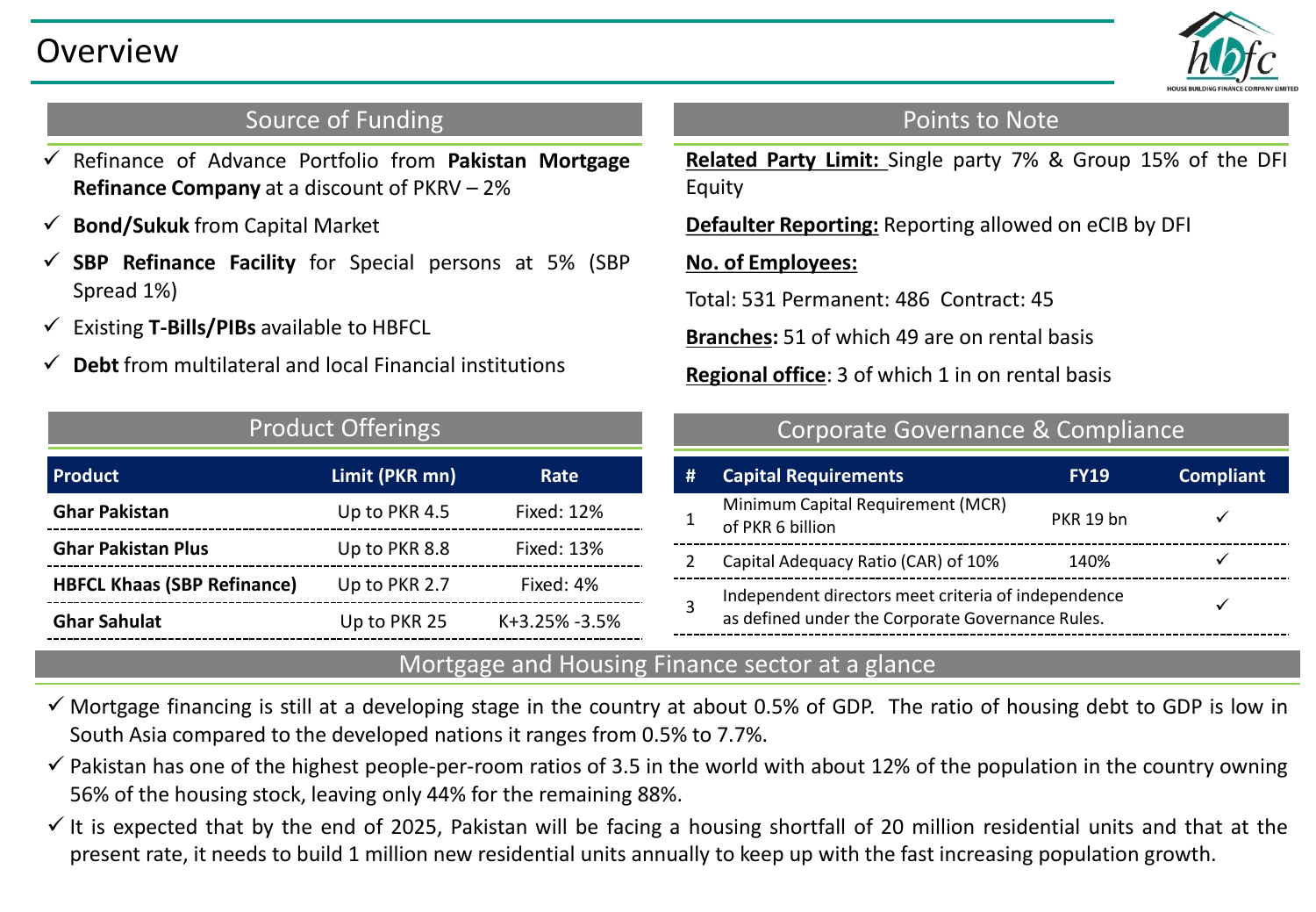# Historical Performance & Considerations for Commercial Banks



- **1. CAR compliance:** For CAR compliance, commercial bank(s) consolidating HBFCL will not be subject to a deduction for investment in HBFCL in calculating CET1.
- **2. Foreclosure Laws:** With superior court upholding the recent amendment in Section 15 of THE FINANCIAL INSTITUTIONS (RECOVERY OF FINANCES) ORDINANCE, lenders are now permitted to enforce mortgage securities outside the intervention of courts, subject to the terms specified therein. This development has resulted in substantially improving lenders recourse in respect of securities created through mortgage over immovable properties which enable reduction in infection ratio and provide more control to financiers.

# SBP Strategic Proposal to Incentivize Banks' Participation

SBP has approved some special benefits to banks participating in Transaction, either singly or as a consortium. The proposed benefits are:

- Post acquisition of HBFCL, 100% allocation of its incremental mortgage advance portfolio will be counted toward housing mortgage  $\bm{C}$ targets of investing bank(s);
- Pro-rated allocation based on shareholding will be allowed in case of consortium investing in HBFCL; Minimum Equity Investment of  $\bm{\sigma}$ 20% no longer a requirement to avail above advantages;
- Lending made by Banks to HBFC (for onward Lending to Mortgage Sector) to be counted towards housing mortgage targets of the  $\bm{\sigma}$ Banks (prorate basis), however, it will be netted-off with the pro-rate allocation of the incremental portfolio to avoid double counting; and

Outstanding portfolio as of date of acquisition shall act as base figure for the purpose of determination of incremental portfolio.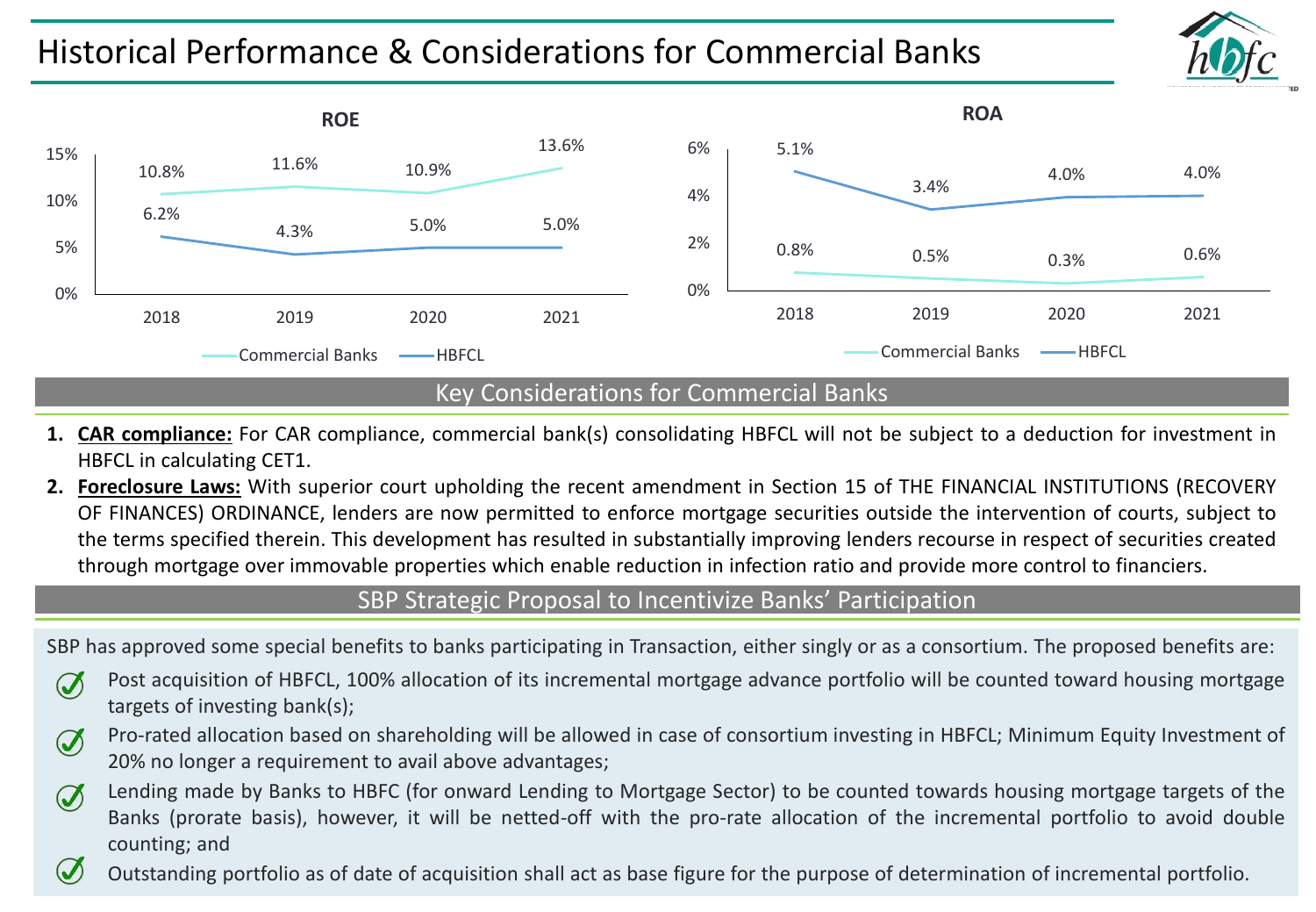

#### **Foreclosure Laws**

With superior court upholding recent amendment in Section 15 of THE FINANCIAL INSTITUTIONS (RECOVERY OF FINANCES) ORDINANCE, 2001, lenders are now permitted to **enforce mortgage securities outside the intervention of courts**.

# **Refinance of Portfolio**

Considering the international mortgage structure, the GoP along with private institutions has setup a refinance companies (i.e. **Pakistan Mortgage Refinance Company**") to **facilitate the growth of primary mortgage market**.

### **Provisioning of NPLs**

HBFCL has provisioned **~PKR 3.2 bn** of non-performing loan which accounts for ~92% of the NPLs. HBFCL's prudent risk management policies have allowed it to reduce infection ratio to ~**20%** in FY21 from **44%** in FY17.

#### **NPLs for recent disbursements**

HBFCL disbursed **PKR 2.9bn in FY19**, **PKR 1.8bn in FY20** and **PKR 4.3bn in FY21**. For all loans disbursed during the last 3 years, **infection ratio is less than 1%** displaying a healthy portfolio on back of prudent measures taken by the Company.

# **Investments Portfolio**

HBFCL has made significant investments in PIBs and T-Bills amounting to **PKR 8.8bn in FY21**. It provides another source of funds for Company to increase its core business activity.

## **Land records**

GoP has initiated the process for **computerization** of the land records. Furthermore, GoP is considering the removal of duplicate administrative procedures to promote construction and housing.

# **Subsidized financing and Low cost housing**

In order to promote the housing finance, GoP has launched **several initiatives** for promotion of mortgage financing in the Country which includes Government Markup Support Subsidy Scheme and Naya Pakistan Housing Scheme.

## **Revaluation of Land & Building**

HBFCL records fixed assets at cost in its financial statements. A significant revaluation upside in the value of land and building exists on this account.

### **Leveraging capacity**

The Company has an option to leverage its high equity base and low debt to equity ratio to raise additional debt for growth of its business. It is to be noted that SBP converted its debt of **PKR 16bn** in to equity on January 2017.

# **CAR compliance**

For CAR compliance, commercial bank(s) consolidating HBFCL will not be subject to a deduction for investment in HBFCL for calculating CET1.